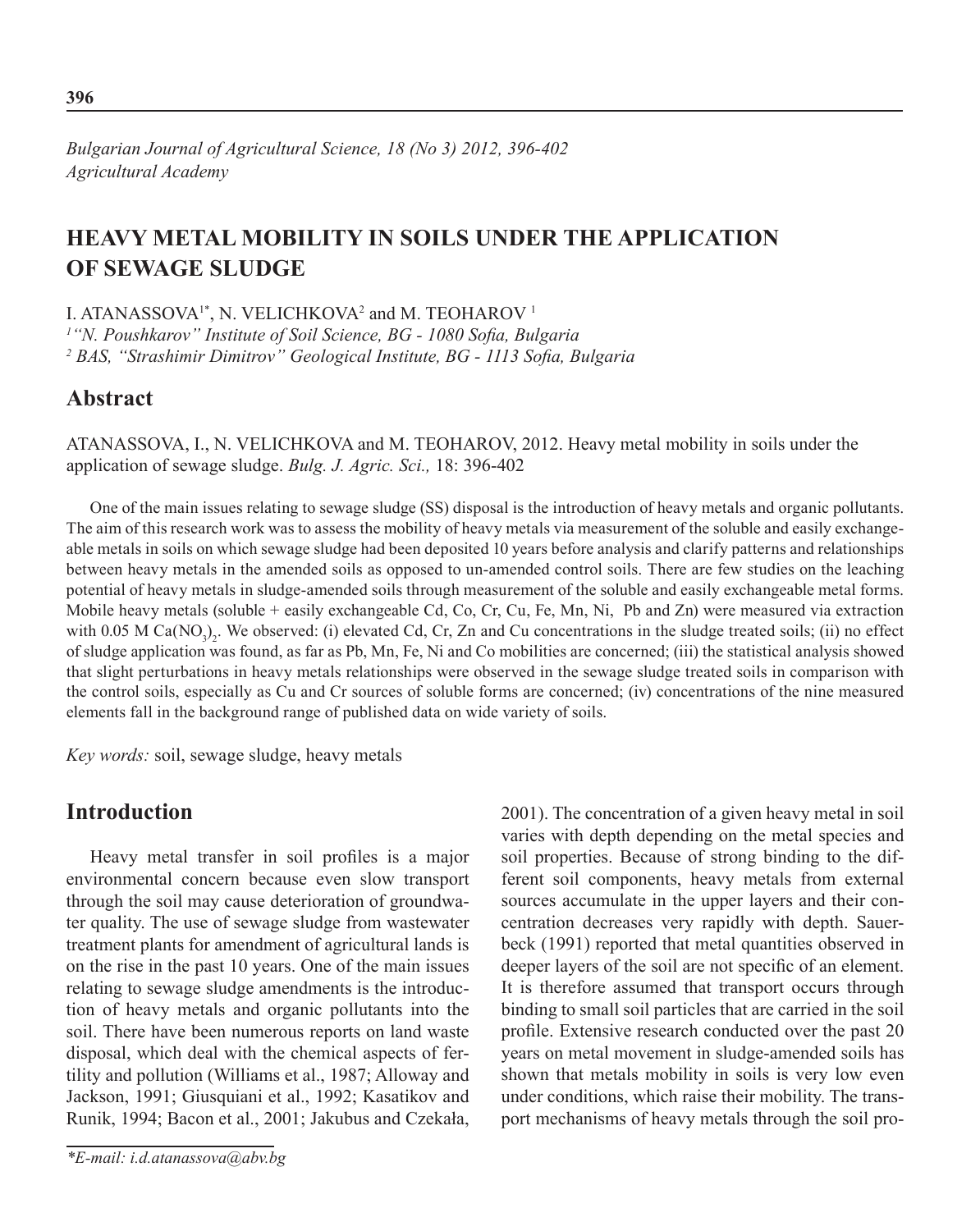file has long presented great interest to the scientific community because of the possibility of groundwater contamination through metal leaching Kanungo and Mohapatra (2000).

There are few studies, however on the leaching potential of heavy metals in sludge-amended soils through measurement of the soluble and easily exchangeable metal forms. The aim of this research work was to assess the mobility of heavy metals in soils on which sewage sludge had been deposited 10 years before analysis and clarify patterns and relationships between heavy metals in the amended soils as opposed to un-amended control soils. This study is a continuation of our previous research (Atanassova et al., 2005; Atanassova et al., 2006) concerning the physico-chemical and eco-chemical status of former sewage sludge treated soils near the Sofia Waste Waste Treatment Plant (WWTP).

## **Materials and Methods**

### **I. Study sites and soils**

The study was based on adjacent plots amended with sewage sludge (SS), 40 and 60 t/ha (Marinova, 2002) near the Sofia Waste Water Treatment Plant (WWTP). This trial was brought to an end in 1994, and sampling took place in 2003, that is nearly 10 years following sludge application. In our study, we sampled plots treated with 40 t/ha and 60 t/ha SS-treated soils and control soil profiles. Data on soil physico-chemical properties and organic carbon contents are presented in Atanassova et al. (2005). In brief, the main physicochemical parameters influencing heavy metal mobility, i.e. pH , total organic carbon and CEC and of the soil profile horizons vary from: pH  $6.3 - 7.0$  (40 t/ha SS treated soil), total organic carbon TOC  $1.4 - 0.8 \%$ , CEC  $34.2 - 42$  cmol<sub>+</sub>/kg; and pH  $7.3 - 7.9$  (60 t/ha SS treated soil), TOC: 1.1 – 0.2 %, CEC 34.7 – 39.2 cmol<sub>+</sub>/kg; control soil characteristics: pH  $6.5 - 7.2$ ; TOC  $1.4 - 0.4\%$ ; CEC from  $34.5 - 29$  cmol<sub>+</sub>/kg in the lowest depth. The heavy metal contents fall into the range of the maximum permissible levels imposed by the EU (Tsadilas et al., 2000) and the values for most of the measured heavy metals fall below the maximum acceptable concentrations in sludge given by Webber

et al. (1984), IEEP, 2009 and the Bulgarian standards (Sludge Directive, State Gazette No 112, 2004).

#### **II. Methods of soil analysis**

*Extraction*: Mobile heavy metals, soluble + easily exchangeable (Cd, Co, Cr, Cu, Fe, Mn, Ni, Pb and Zn) were measured via extraction with  $0.05$  M Ca  $(NO_3)_2$  in a ratio 1:10 (McGrath and Cegarra, 1992; Gray et al., 1999; Mule and Melis, 2000; Atanassova et al., 2005) and determined by ICP- AES. The use of the dilute salt of Ca renders mobile the soluble metals and the weakly exchangeable forms and is indicative of the active mobile and bioavailable pool. This weak extractant gives an estimation of the desorption potential of these metals and more or less mimics the normal ionic strength of soil solutions  $(0.01 \text{ M } \text{Ca}^{2+})$  as used in desorption experiments (McLaren et al., 1990; Atanassova and Okazaki, 1997; Atanassova, 1999).

### *Analytical specifications*

#### *Instrumentation*

The analytical inductively coupled plasma atomic emission spectrometry (ICP-AES) experiments were performed with a Jobin Yvon (Longjumeau, France) radial viewing 40,68 MHz "ULTIMA 2" ICP-AES equipment and ICP operating conditions as follows:

Incident power - 1.05 kW; outer argon flow rate - 12.0 l min-1 ; liquid uptake rate - 1.0 ml min-1 ; auxiliary gas - 0 l min-1 ; sheath gas flow rate - 0.2 l min-1; carrier gas flow rate - 0.8 l min-1; nebulizer pressure flow - 2.8 bar; Mg II 280.270 nm / Mg I 285.213 nm line intensity ratio - 11.0. The quantitative information about the type of spectral interferences was derived from wavelength scans for 100 pm wide spectral window around the candidate (prominent) analysis lines of Cd, Co, Cr, Cu, Fe, Mn, Ni, Pb and Zn in the presence of Al, Ca, Mg, Fe, Ti, Mn, Na, P and K as interfering elements separately.

#### *Reagents, test solutions*

*and certified reference materials*

Reagents of highest purity grade were used: 30 % HCl and  $65\%$  HNO<sub>3</sub> (Suprapur, Merck) and deionized water. Stock solutions of the analyte  $(1 \text{ mg ml-1})$  and standard solutions were prepared from Merck ICP-AES mono and multi - element standard solutions. Standard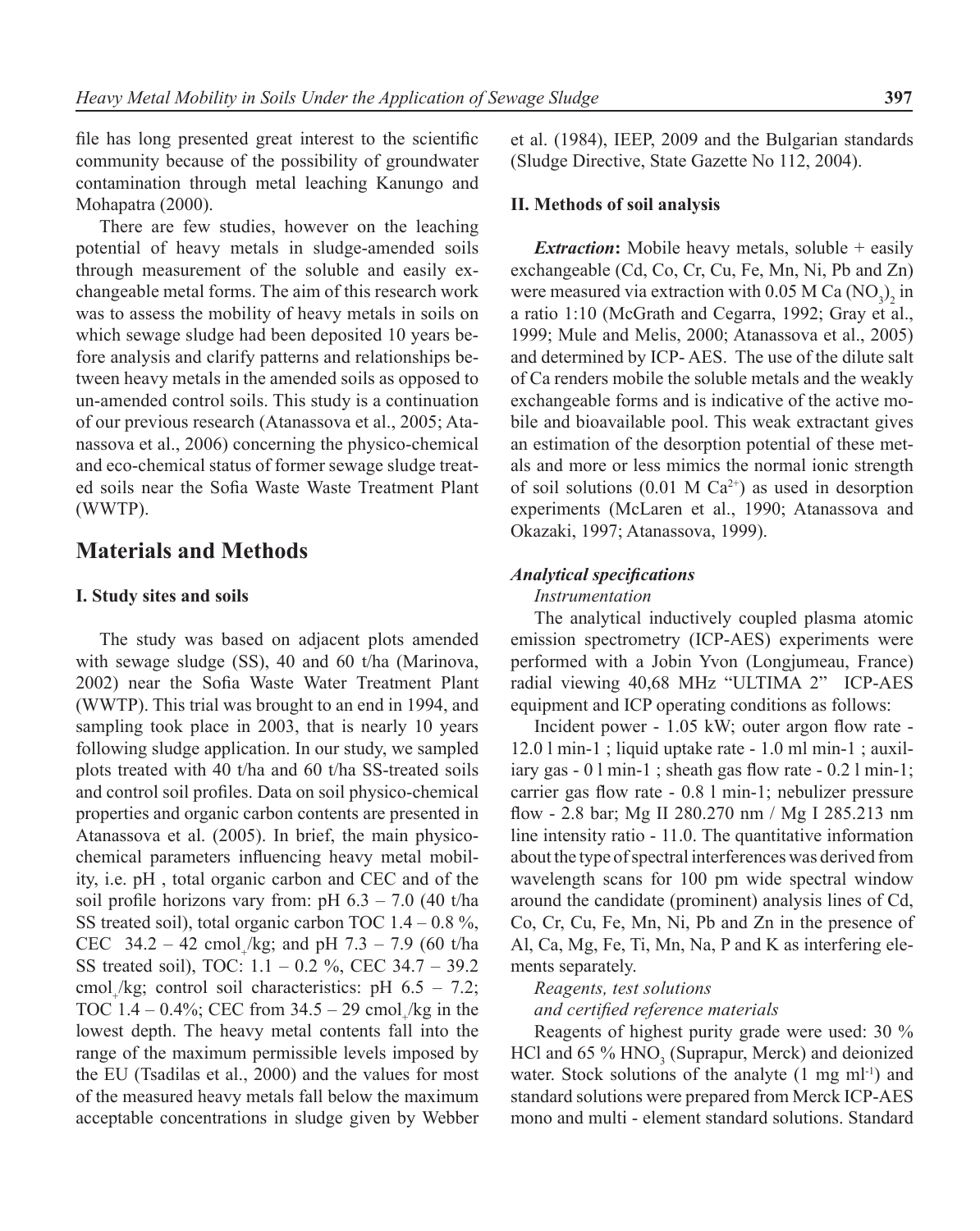reference material of natural water TMDA 51-2 was used to improve the accuracy of the analytical results.

### *ICP AES analysis*

Before the ICP AES analysis the samples were acidified and filtered through 0,45 µm membrane filter, according to the requirements of ISO 5667 "Water quality – Sampling" - 2009. Nine chemical elements (Cd, Co, Cr, Cu, Fe, Mn, Ni, Pb and Zn) were analized referred to ISO 22036: 2008: Soil quality "Determination of trace elements in extracts of soil by inductively coupled plasma - atomic emission spectrometry (ICP - AES)" and ISO 11885:2007, Water quality "Determination of selected elements by inductively coupled plasma optical emission spectrometry (ICP-OES)". To improve the accuracy of the analytical results the investigated elements were determined with their both prominent lines, free from spectral interferences coming from the matrix components **(**Al, Ca, Mg, Fe, Ti, Mn, Na, P and K)**.** Standard reference material of natural water TMDA 51-2 was applied for evaluation of the accuracy and repeatability of the obtained analytical results, for each group of samples.

### **III. Statistical Analysis**

Multivariate statistical analysis was employed using SPSS 19 for Windows in order to identify distribution patterns and perturbations in heavy metals relationships in the sewage sludge (SS) treated and control soil profiles. Principal component analysis (PCA) was conducted and the factors with an eigenvalue > 1 were extracted. Differences between heavy metal soluble concentrations were analysed using the t-test ( $P \le 0.05$ ).

## **Results and Discussion**

#### *Heavy metal mobility*

In general, only Cd and Cr showed higher statistically significant differences in concentrations of soluble forms throughout the soil profiles of the 60 t/ha SS treated soil, as compared with the 40 t/ha and the control soil (Figure 1a,b,c). Cadmium concentrations were similar to those analyzed by GF AAS (Graphite Furnace) reported by Atanassova et al. (2005) in the same soil profile. We also observed higher soluble + weakly exchangeable Co concentrations in the 40 t/ha and 60



**Fig. 1a. Mobile forms of heavy metals in the 40 t/ha SS treated soil**



**Fig. 1b. Mobile forms of heavy metals in the 60 t/ha SS treated soil**



**Fig. 1c. Mobile forms of heavy metals in the control soil**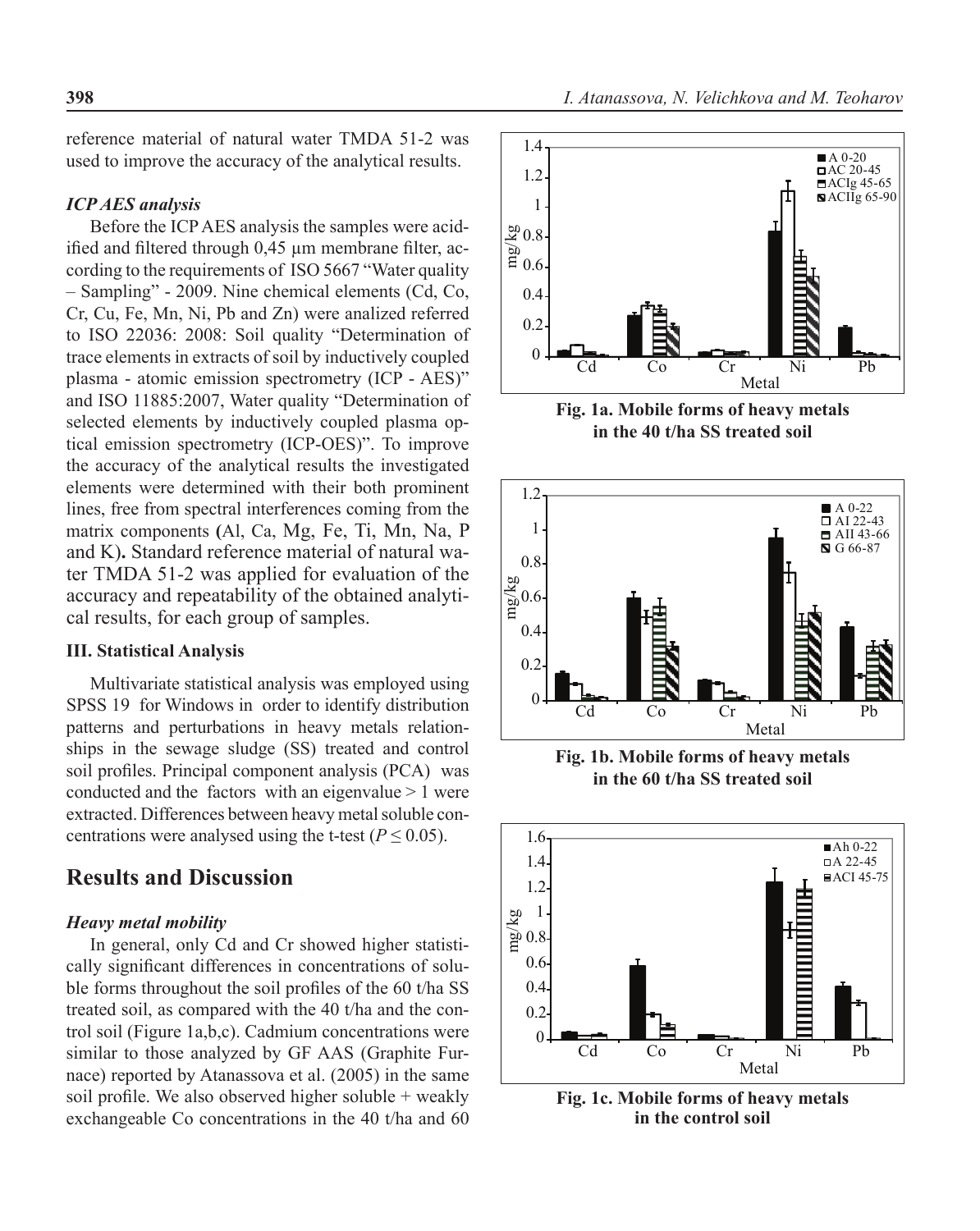t/ha treated soil (Figure 1a, b) though the control soil exhibits similar concentrations in the upper horizon, therefore we cannot attribute this to the effect of the sludge, but to natural pedogenic sources. Nickel shows similar concentrations in the two soil profiles and the control soil and tendency to maintain nearly equal solubilities downwards the soil profiles. Cd solubility was higher in the 60 t/ha SS treated soil than in the 40 t/ha SS treated soil and the control variant (Figure 1a, b, c). These values fall in the range of the natural background mobile concentrations reported by McGrath and Cegarra (1992) and Hornburg et al. (1995) who used 0.1 M Ca  $(NO<sub>3</sub>)<sub>2</sub>$  and 0.1 MCaCI<sub>2</sub>. No accumulation of Pb due to sewage sludge treatment was detected in the treated soils, (Figure 1a, b, c), however elevated concentrations were observed in the deeper G horizons of the 60 t/ha SS treated soil affected by gleyification. This is due to the higher pH of the 60 t/ha SS treated soil reaching pH 7.9 (Atanassova et al., 2005) in the sub-surface horizon. These elevated mobile Pb concentrations are attributed to formation of soluble organic complexes at near neutral and slightly alkaline pH (Brümmer and Herms, 1983; Marschner et al., 1995). These concentrations are higher than those reported in Atanassova et al. (2005) achieved by GF AAS measurement owing to the analytical specifications and differences in the spectral characteristics of Pb using ICP AES and AAS GF. In the upper layer of the control soil, the accumulation of soluble Pb could be due to atmospheric deposition and closeness to the motorway of the site. Effect from sludge application is, however not evident, as no elevated concentrations in the upper soil layers of the SS treated soils were observed.

Mn and Fe did not differ statistically between the control soil profile and the amended soils and most probably, their soluble concentrations reflect natural pedogenic processes, without a clear effect from the sludge application (Figure 2 a, b, c, Figure 3). In general, higher Mn concentrations in all the soils analysed were observed in this study as compared with median values in arable and grassland soils in Germany, which could be due to biogenic sources of Mn (Hornburg et al., 1995).

Higher soluble Zn was detected, especially in the upper surface and sub-surface horizons of the SS treated soils (highest in the 60 t/ha variant, Figure 2 a, b, c) than in the control soil, because of the sludge applica-



**Fig. 2a. Mobile forms of heavy metals in the 40 t/ha sewage sludge treated soil**



**Fig. 2b. Mobile forms of heavy metals in the 60 t/ha sewage sludge treated soil**



**Fig. 2c. Mobile forms of heavy metals in the control soil**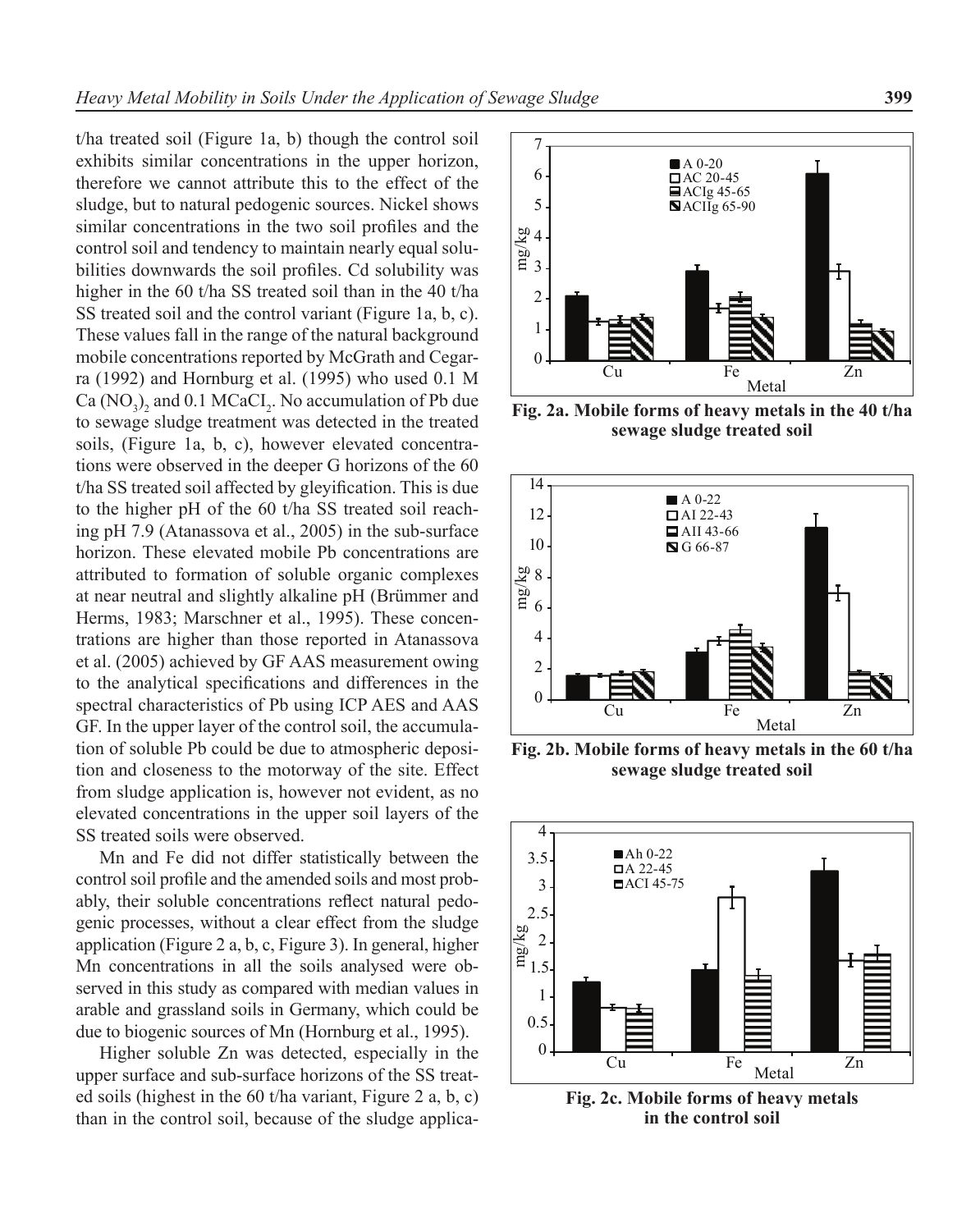tion. Higher significantly different Cu concentrations were detected in the upper surface layers and throughout the profile depths, i.e. translocation and accumulation of mobile Cu in the deeper layers of the SS treated soils due to the sludge source and the soil characteristics, (Figure 2 a, b, c). This behavior could be attributed to the similar chemistry of the Cu complexes at near neutral and slightly alkaline pH with the Pb complexes, therefore similar trends in Cu and Pb distribution are often observed. Copper and zinc soluble concentrations of amended and control soils fall in the higher range of detected concentrations in arable, grassland and forest soils as reported in Hornburg and Brummer (1993) and Hornburg et. al. (1995).

### *Statistical analysis*

We carried out principal component analysis to examine the interrelations among the mobile heavy metals (variables) in order to identify the underlying structure of these variables.

As higher concentrations of some heavy metals were encountered in the 60 t/ha SS treated soil, we carried out principal component analysis on the 60 t/ha SS-amended soil and separately on the control soil in order to differentiate between factors extracted and patterns in metals relationships. The correlation matrix of the 60 t/ ha SS treated soils (Table 1) shows that only Cr and Cu are weakly or not correlated to the other heavy metals. Three principal components (PC) were identified with eigenvalues  $> 1$ , explaining 53%, 23.7% and 12.6% of the total variance (89.4%) (Table 2). The eigenvalue is

a numeric estimation of how much of the variation each component explains. In the control soil, however two principal components were identified with eigenvalues  $> 1$  explaining 81.3% and 18.7% of the total variance (100%) (Table 4). Significant and close correlations (Table 3) were observed between nearly all the heavy metals in the control soil showing similar source and/ or behavior. In the sewage sludge treated soil the first PC (Table 2) was loaded by nearly all heavy metals excluding Cr, Cu. Cr loaded the second PC, and the third slightly by Cu. Chromium was also loading the third principal component. In the control soil, different pattern loadings were obtained. All the heavy metals loaded PC1 with slight loadings of PC2 by Pb, Fe and Cr (Table 4).



**Fig. 3. Mobile Mn in the soil profile of the sewage sludge treated and control soils** 

| Table 1                                                                |  |  |
|------------------------------------------------------------------------|--|--|
| Correlation matrix of soluble heavy metals in the 60 t/ha treated soil |  |  |

|             |                |         |         | $\bullet$ |         |         |         |         |         |       |
|-------------|----------------|---------|---------|-----------|---------|---------|---------|---------|---------|-------|
|             |                | Cd      | Co.     | Cr        | Сu      | Fe      | Mn      | Ni      | Pb      | Zn    |
|             | C <sub>d</sub> | 1.000   | .699    | .000      | $-.247$ | .549    | .679    | .951    | .282    | .247  |
|             | Co             | .699    | 1.000   | $-.074$   | $-.579$ | .608    | .776    | .709    | .641    | .311  |
|             | Cr             | .000    | $-.074$ | 1.000     | $-.461$ | $-.752$ | $-.232$ | .103    | $-.547$ | .006  |
| Correlation | Cu             | $-.247$ | $-.579$ | $-.461$   | 1.000   | .121    | $-.041$ | $-.298$ | .025    | .284  |
|             | Fe             | .549    | .608    | $-.752$   | .121    | 1.000   | .771    | .538    | .783    | .354  |
|             | Mn             | .679    | .776    | $-.232$   | $-.041$ | .771    | 1.000   | .767    | .803    | .770  |
|             | Ni             | .951    | .709    | .103      | $-.298$ | .538    | .767    | 1.000   | .338    | .408  |
|             | Pb             | .282    | .641    | $-.547$   | .025    | .783    | .803    | .338    | 1.000   | .650  |
|             | Zn             | .247    | .311    | .006      | .284    | .354    | .770    | .408    | .650    | 1.000 |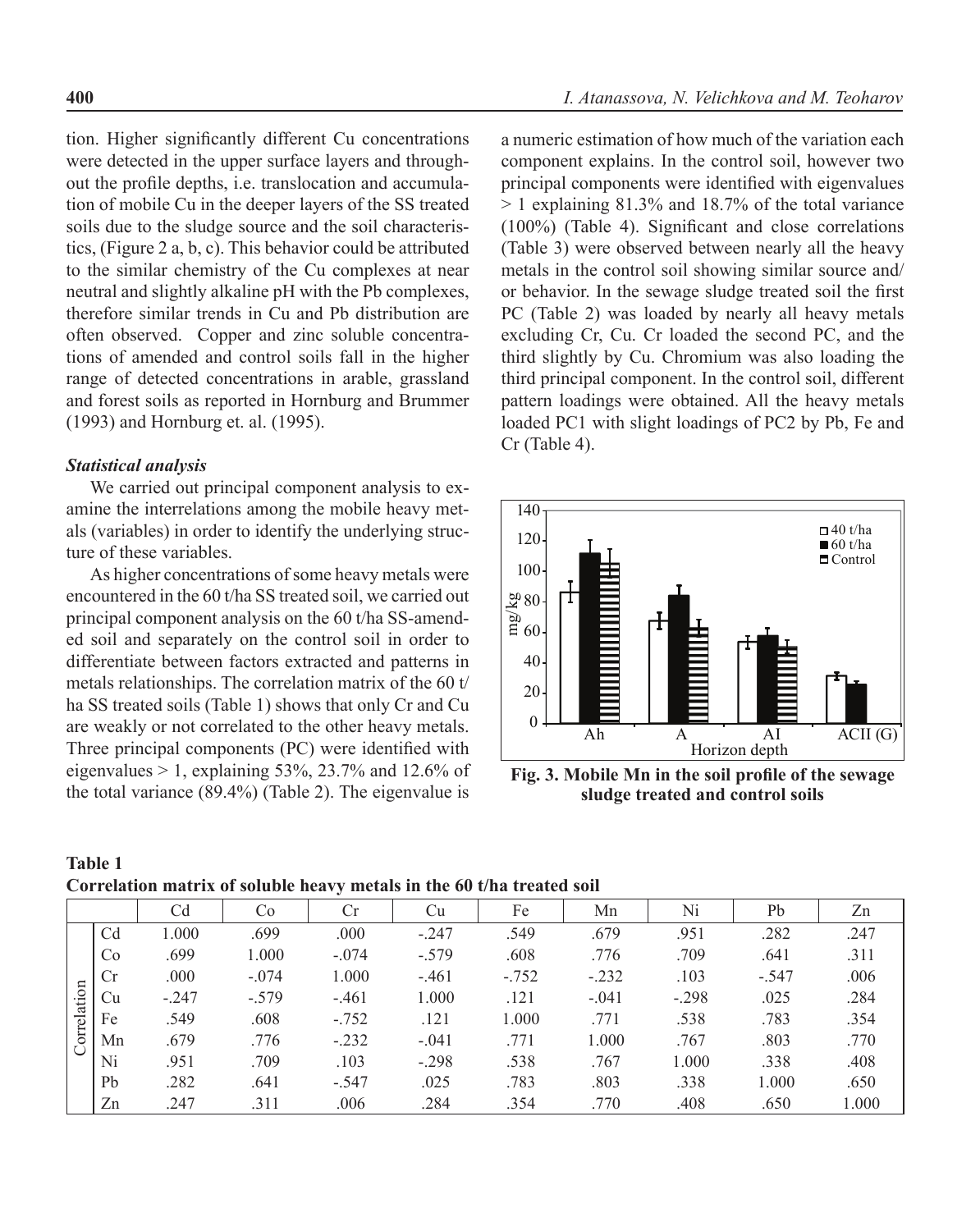| Component matrix for the 60 t/ha SS treated soil |         |           |         |  |  |  |  |  |
|--------------------------------------------------|---------|-----------|---------|--|--|--|--|--|
|                                                  |         | Component |         |  |  |  |  |  |
|                                                  |         | 2         | 3       |  |  |  |  |  |
| C <sub>d</sub>                                   | .769    | .404      | $-.067$ |  |  |  |  |  |
| Co                                               | .846    | .362      | $-.224$ |  |  |  |  |  |
| Cr                                               | $-.322$ | .796      | .505    |  |  |  |  |  |
| Cu                                               | $-.136$ | $-813$    | .352    |  |  |  |  |  |
| Fe                                               | .847    | $-.387$   | $-.323$ |  |  |  |  |  |
| Mn                                               | .969    | $-.043$   | .215    |  |  |  |  |  |
| Ni                                               | .811    | .438      | .092    |  |  |  |  |  |
| P <sub>b</sub>                                   | .807    | $-.393$   | $-.010$ |  |  |  |  |  |
| Zn                                               | .613    | $-.228$   | .736    |  |  |  |  |  |

**Table 4 Component matrix for the control soil**

|    | Component |         |  |  |  |
|----|-----------|---------|--|--|--|
|    |           | 2       |  |  |  |
| Cd | .772      | $-.635$ |  |  |  |
| Co | .968      | $-.249$ |  |  |  |
| Cr | .889      | .459    |  |  |  |
| Cu | .979      | .203    |  |  |  |
| Fe | .806      | .592    |  |  |  |
| Mn | .876      | $-.482$ |  |  |  |
| Ni | .999      | $-.046$ |  |  |  |
| Pb | .858      | .513    |  |  |  |
| Zn | .939      | $-.344$ |  |  |  |

**Table 3 Correlation matrix of soluble heavy metals in the control soil** 

|             |    | Cd   | Co    | Сr    | Сu    | Fe    | Mn    | Ni    | Pb    | Zn    |
|-------------|----|------|-------|-------|-------|-------|-------|-------|-------|-------|
|             | Cd | .000 | .906  | .395  | .627  | .246  | .983  | .801  | .337  | .944  |
|             | Co | .906 | 1.000 | .746  | .898  | .633  | .969  | .979  | .703  | .995  |
|             | Cr | .395 | .746  | 000.1 | .963  | .988  | .557  | .867  | .998  | .676  |
|             | Cu | .627 | .898  | .963  | 1.000 | .909  | .760  | .969  | .945  | .849  |
| Correlation | Fe | .246 | .633  | .988  | .909  | 1.000 | .421  | .778  | .996  | .553  |
|             | Mn | .983 | .969  | .557  | .760  | .421  | 1.000 | .897  | .504  | .989  |
|             | Ni | .801 | .979  | .867  | .969  | .778  | .897  | 1.000 | .834  | .954  |
|             | Pb | .337 | .703  | .998  | .945  | .996  | .504  | .834  | 1.000 | .629  |
|             | Zn | .944 | .995  | .676  | .849  | .553  | .989  | .954  | .629  | 1.000 |

The statistical analysis and the depth distribution of the soluble heavy metals in the treated and control soils reveals that the chemistry of the nine heavy metals is governed mainly by pedogenic sources in the lower depths and anthropogenic sources in the surface horizons with the exception of Cu and Cr whose sources of solubility are different from the other metals..

## **Conclusions**

**Table 2**

We analyzed the soluble and readily exchangeable pool of nine heavy metals in sewage sludge treated soils with the purpose to assess metals leaching and determine the effect of the sludge application. To further assess the structure in the data obtained and the relationships between the elements we carried out statistical analysis.

These are our key findings:

• elevated Cd, Cr, Zn and Cu concentrations were observed in the sludge treated soils.

• no effect of sludge was found as far as Pb, Mn, Fe, Ni and Co are concerned.

• the statistical analysis showed that slight perturbations in heavy metals relationships were observed in the SS treated soils in comparison with the control soils as far as Cu and Cr sources of soluble forms are concerned, therefore their mobility was different in the sludge treated soil.

• although the effect of sludge application on the soils studied is obvious, still concentrations of the nine measured elements fall in the range of background levels as compared with published data on wide variety of soils.